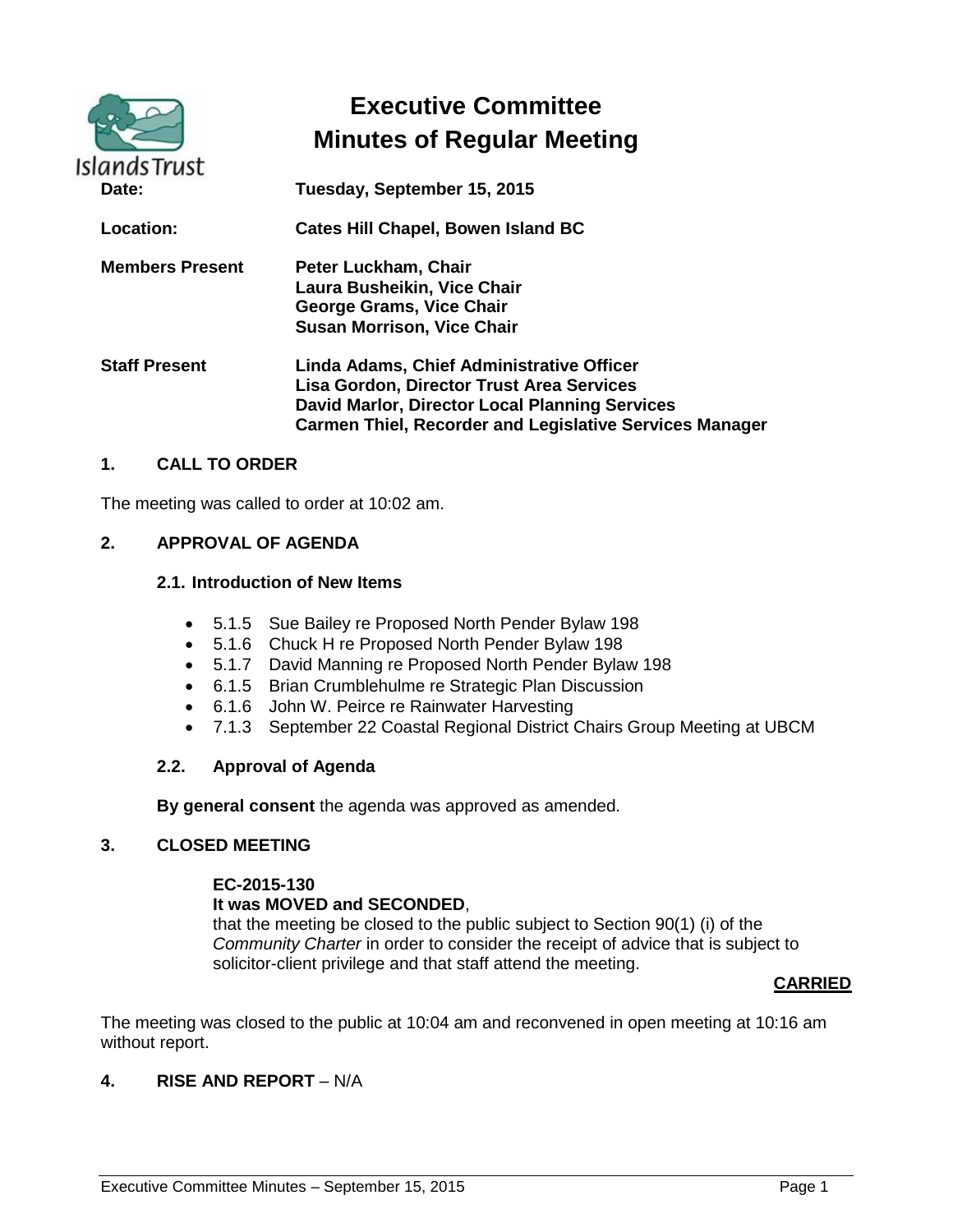# **5. BYLAW FOR APPROVAL CONSIDERATION**

# **5.1 North Pender Island Local Trust Committee Proposed Bylaw 198**

- **5.1.1 Gary Steeves and Jim Burrows submission re North Pender Bylaw 198**
- **5.1.2 Barry Mathias re North Pender Bylaw 198**
- **5.1.3 Michael Philpot re North Pender Bylaw 198**
- **5.1.5 Sue Bailey re North Pender Bylaw 198**
- **5.1.6 Chuck H re Proposed North Pender Bylaw 198**
- **5.1.7 David Manning re Proposed North Pender Bylaw 198**
- **5.1.4 North Pender Island Local Trust Committee Proposed Bylaw 198 (LUB Amendment)**

# **EC-2015-131**

### **It was MOVED and SECONDED,**

that the Islands Trust Executive Committee approve Bylaw 198, cited as "North Pender Island Land Use Bylaw 103, 1996, Amendment No. 4, 2014" (NPRZ-2014.1; 0697595 BC Ltd.; 7950 Plumper Way).

During consideration of the motion, there was discussion about the North Pender Island Local Trust Committee's request for a covenant to be registered before adoption of the bylaw, requiring an easement or access via common property to the dock as a condition of future subdivision approval. Executive Committee members noted that the net effect of the bylaw and the covenant would be reduction in the overall extent of dock development, when compared to the existing situation.

The question on the motion was put,

#### **CARRIED**

# **EC-2015-132 It was MOVED and SECONDED,**

that the Executive Committee request staff to draft a letter for the Chair's signature to respond to correspondents about agenda item 5.1.

#### **CARRIED**

# **6. TRUST COUNCIL MEETING PREPARATION**

# **6.1 CORRESPONDENCE**

#### **EC-2015-133**

#### **It was MOVED and SECONDED,**

that the Executive Committee forward the following correspondence received by the Executive Committee on September 15, 2015 to Trust Council:

- Steve Wright re Islands Trust object
- Brian Crumblehulme re Thoughts on the Strategic Plan
- Steelhead LNG and Williams re Proposed Island Gas Connector Project
- Gary Holman MLA re Steelhead LNG Proposal
- Brian Crumblehulme re Strategic Plan Discussion
- John W. Peirce re Rainwater Harvesting

#### **CARRIED**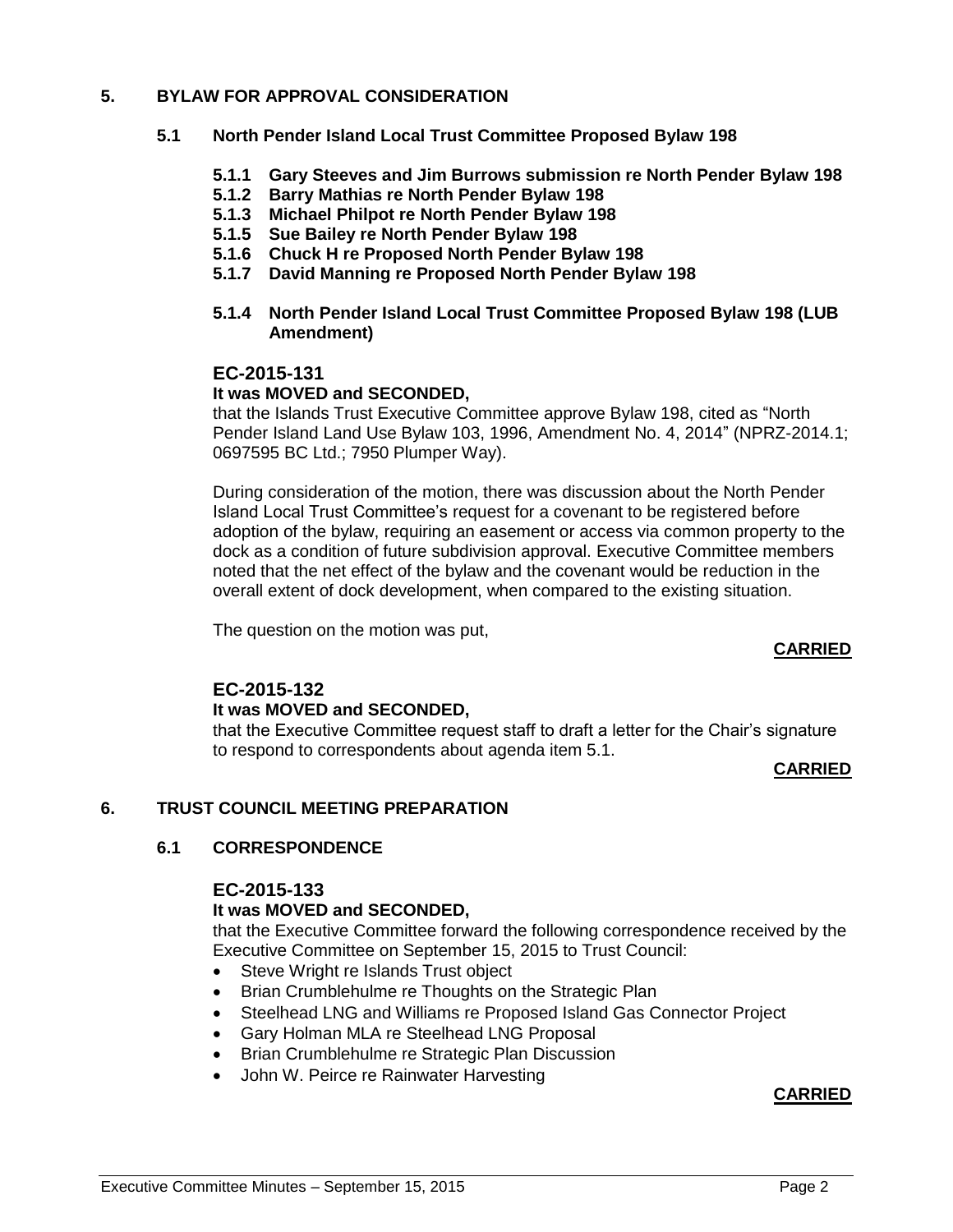# **7. NEW BUSINESS**

**By general consent** it was agreed to add Anchorage Advocacy as item 7.1.4.

### **7.2 Local Planning Services**

#### **7.2.1 Request for Executive Committee Sponsorship of Development Application Fee from the Salt spring Island Agricultural Alliance (SS-DP-2015.9)**

Staff provided a summary of the application and noted that it meets the requirements for Executive Committee consideration. It was pointed out that Islands Trust would receive \$1,100 less in application fees if the request was approved.

# **EC-2015-134**

# **It was MOVED and SECONDED,**

that the Executive Committee sponsor the Salt Spring Island Agricultural Alliance development permit application fee of \$1,100.00 for Lot 2, Section 78, South Salt Spring Island, Cowichan District, Plan 29468 (SS-DP-2015.9, 1447 Fulford-Ganges Road).

During debate on the motion the following points were raised:

- The same group has already benefitted from Executive Committee sponsorship of several other application fees;
- Is there a limit on how many sponsorship applications can be made by the same applicant;
- Other on-island organizations have raised money for such expenses; and
- There is the opportunity for this organization to fund raise.

The question on the motion was put,

# **DEFEATED**

# **7.1 Trust Area Services**

# **7.1.1 Draft Session Outline for October 6th Meeting with Agricultural Land Commission Chair Frank Leonard**

It was suggested that summaries of the Local Trust Committee agricultural plans, for those who have them, be forwarded to the ALC.

**By general consent** the draft session for the meeting was endorsed.

# **7.1.2 September 24 Meeting with Minister Stone re Ferries**

Chair Luckham confirmed that Clare Frater and other Executive Committee members were invited to join him at the meeting with Minister Stone. There was discussion about which Executive Committee member(s) planned to attend the meeting with Minister Stone and who would attend the Coastal Regional District Chairs meeting. Trustees Morrison and Busheikin stated their interest in attending the meeting with the Minister.

# **7.1.3 September 22 Coastal Regional District Chairs Group Meeting at UBCM**

Trustee Grams agreed to confirm with Trustee Busheikin if she should attend the Coastal Chairs meeting instead of him.